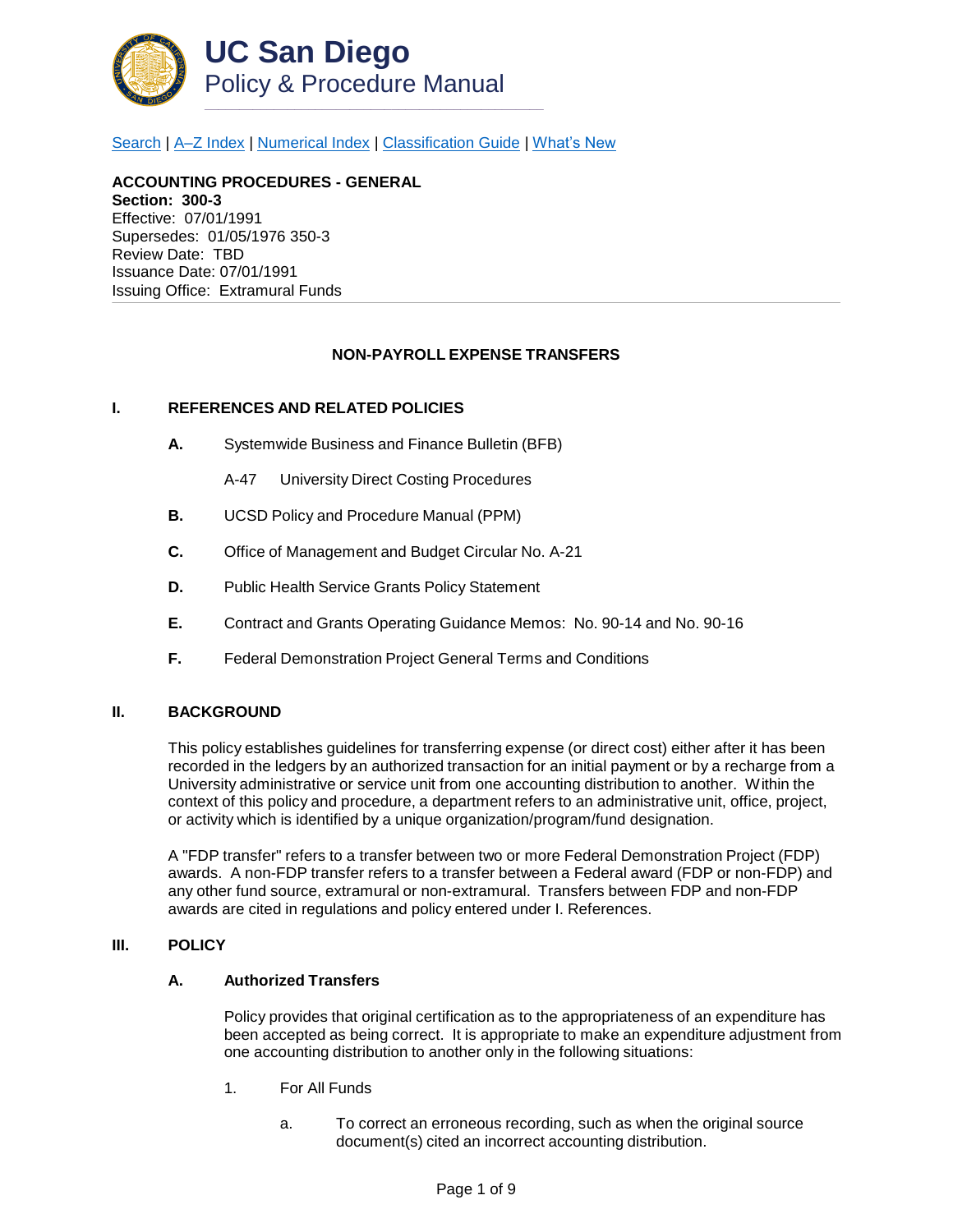- b. To record a change in the original determination as to the use of goods or services (for example, a case of beakers originally ordered for and charged to a teaching program can be subsequently transferred to a research project).
- 2. Federal and Private Contract and Grant Awards

When closely related work is supported by more than one funding source, a transfer of expense from the originally charged funding source to another can be made provided that the request meets all of the following:

- a. The cost is a proper and allowable charge to the new fund source.
- b. The request is supported by documentation which contains a complete explanation and justification for the transfer including the method of proration.
- 3. FDP Awards

When the transfer is between two or more FDP awards other than National Institute of Health (NIH) or Alcohol, Drug Abuse and Mental Health Administration (ADAMHA), the costs can be charged or transferred to either or any of the awards involved as long as the productivity and the approved scope of those awards are maintained and the costs are otherwise allowable.

For NIH and ADAMHA awards, the benefit must be established, if possible, and the cost allocated based on proportional benefit. **"However",** when a cost benefits two or more projects or activities in proportions that cannot be determined because of the interrelationship of the work involved, the cost may be allocated to the benefitted projects on any reasonable basis.

# **B. Standards For Transfers: Federal Contracts and Grants**

A request for the transfer of an expenditure to a Federal contract or grant must meet the following criteria:

1. Allowable Costs

Costs must conform to any limitations or exclusions set forth in "OMB Circular A-21 Cost Principles" (see I.C.); the award document, or State and Federal regulations.

2. Reasonable Costs

Costs may be considered reasonable if they reflect the action a prudent person would have taken under similar circumstances, are of a type considered necessary, and reflect the constraints of arm's-length bargaining.

3. Allocable Costs

A cost is allocable to a particular award, if it can be assigned with a high degree of accuracy in accordance with relative benefits received or other equitable relationship.

4. Consistent Treatment

Costs should be treated consistently under similar circumstances in accordance with generally accepted accounting practices.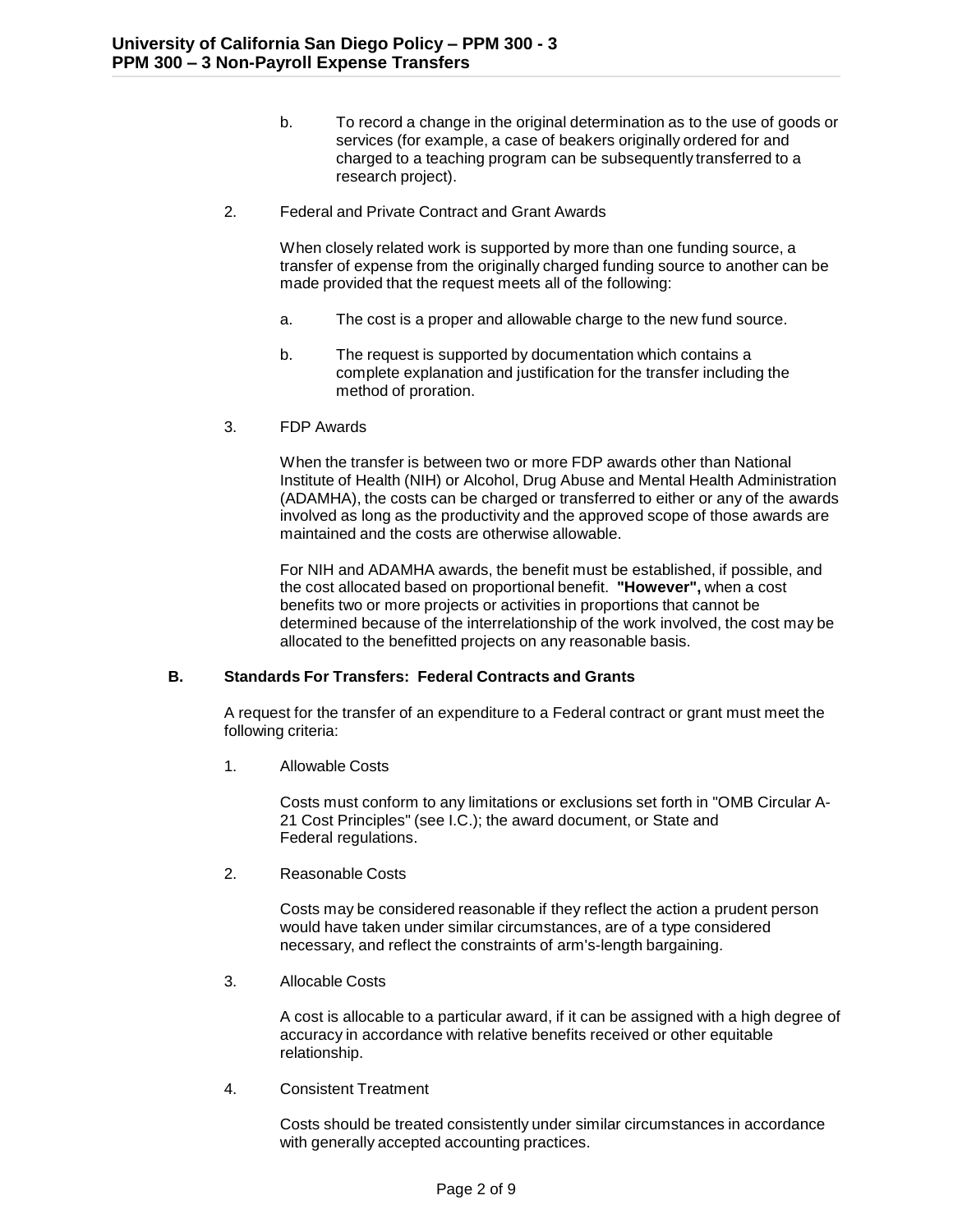5. Reasons of Convenience

For non-FDP awards, costs may **not** be shifted in order to meet deficiencies caused by overruns or other fund considerations. For FDP awards see III.A.3. above.

This policy will be applied equally to all non-payroll and payroll expenditure transfers on the San Diego Campus (see PPM 395-4.3, Timekeeping: Review of Charges for additional policy and procedure).

### **IV. PROCEDURE**

To initiate a non-payroll expense transfer, a *Non-Payroll Expenditure Transfer* (NPET), Form 2047, *Exhibit A*, must be completed by the Department.

## **A. Operating Ledger Information**

The following information from the operating ledger must be entered onto the form:

- 1. Accounting Information: Organization name, Index, Fund, and Account number.
- 2. Document No.: Ledger column titled "Document"
- 3. Reference: Ledger column titled "Reference"
- 4. Ledger Date: Date of Operating Ledger
- 5. Totals: The totals for the "Debit" and "Credit" columns must be of equal amounts and must be entered on the "Totals: line of the form. The sum total of the debit and credit amounts must be entered on the "Document Total" line of the form.
- 6. Ledger Amount: The expense must be in the same amount originally recorded in the operating ledger (i.e., the whole amount or the appropriate fraction charged to and/or paid by the unit requesting the adjustment).

### **B. Justification**

- 1. Explanation
	- a. Non-FDP Transfers

A detailed explanation for each transfer of expense must be entered in the "Explanation" section of the form. An explanation which merely states that the transfer is "to correct error" or "to transfer to correct project" is insufficient.

b. FDP Transfers

The explanation need only state: "To transfer costs to the FDP award(s) designated by the Principal Investigator for allocation of these expenditures." Transfers to NIH and ADAMHA grants will either have to indicate the benefit received or state that "The benefit cannot be readily determined and the Principal Investigator is allocating costs based on his/her best judgement."

c. Gift Funds and Non-Extramural Fund Sources

A brief explanation for each transfer of expense must be entered in the "Explanation" section of the form.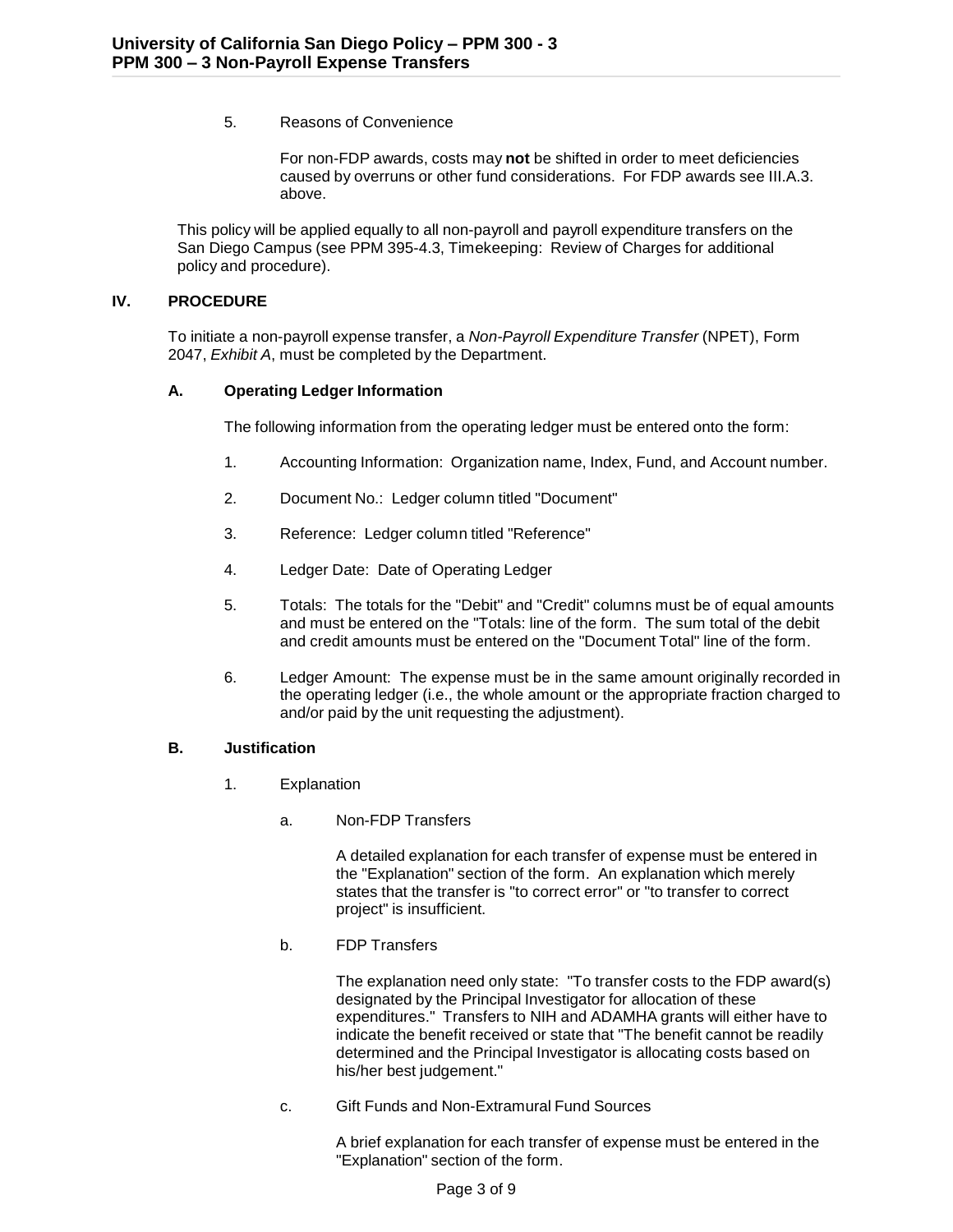# 2. Timeliness

To the maximum extent possible, an expense transfer should be made within 120 days of the original charge. Any attempt to transfer cost more than 120 days after the original charge, raises serious questions concerning the propriety of the transfer. Therefore, if a transfer is necessary after the 120 day period, the supporting documentation, in addition to the required explanation, must also include a detailed explanation as to the untimeliness of the transfer or the transfer will not be processed. This also applies to FDP transfers.

# **C. Documentation**

## 1. Non-FDP Transfers

Supporting documentation should include a copy of the *Purchase Order*, *Purchase Requisition*, Invoice, or Recharge billing form, whichever is applicable, and a copy of the Operating Ledger showing the original expense. All copies should be annotated to reflect the correct index or fund number.

2. FDP Transfers, Gift Funds and Non-Extramural Fund Sources

The ONLY documentation required is a copy of the Operating Ledger (annotated to reflect correct index code).

# **D. Certification**

The *Non-Payroll Expense Transfer* (NPET) must be properly certified and authorized on the lines marked "Department Approval:."

1. For All Extramural Awards

When an expenditure is adjusted between departments or within the same department between accounting distributions with different signature authorizations, the appropriate authorized signature for each accounting distribution must be provided. Also the signatures in the "Prepared By:" and "Department Approval:" section **MUST** be by two different individuals.

2. Non-FDP Transfers

For direct charges to Federal contracts and grants, PI or Department Chair **MUST** sign the transfer.

3. FDP Transfers

Signature authorization for Principal Investigators may be delegated to the position of administrative analyst or higher. If authorized signature is someone other than the Principal Investigator, a memo signed by the Principal Investigator delegating signature authorization to individual signee must be maintained in the department's files.

### **E. Processing**

The originating department forwards both copies (white original and yellow duplicate) of the *Non-Payroll Expenditure Transfer* (NPET) form to the Accounting Office, Mail Code 0954.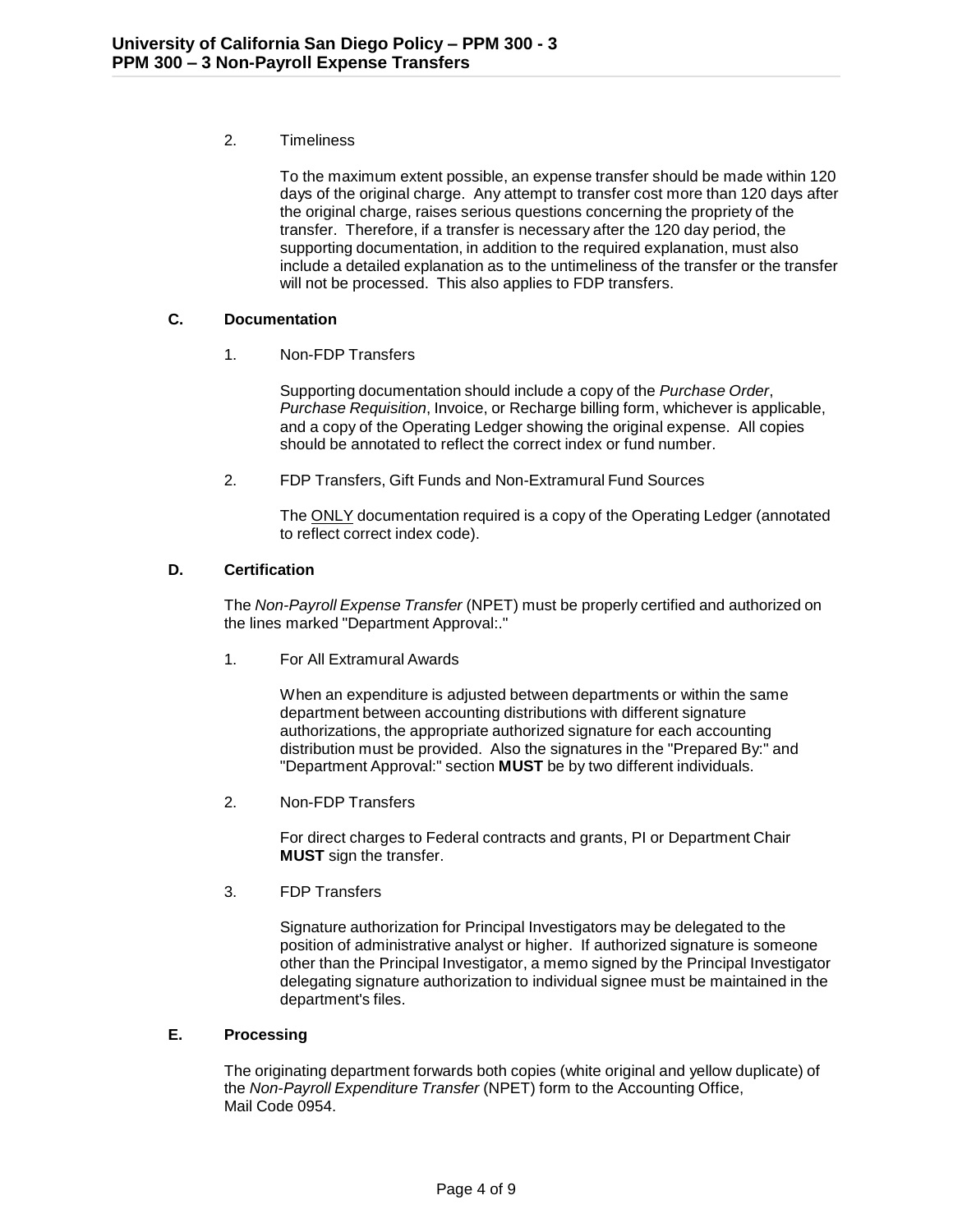# **V. RESPONSIBILITIES**

# **A. Accounting Office**

- 1. Approves the forms after ensuring that the adjustments are in compliance with applicable campus, University, and Federal policies.
- 2. Assigns "document numbers" to the forms and returns the yellow duplicate copies to the originating department.
- 3. As the Office of Record, enters the forms into the financial data base and files the original NPET in compliance with record retention requirements.

# **B. Principal Investigator**

Ensures that all charges to Federal contracts and grants, and State and Private grants and agreements are appropriate, accurate and in accordance with agency requirements.

# **C. Departments**

Ensure that NPET forms are complete and accurately contain all pertinent information and support documentation as cited in this PPM.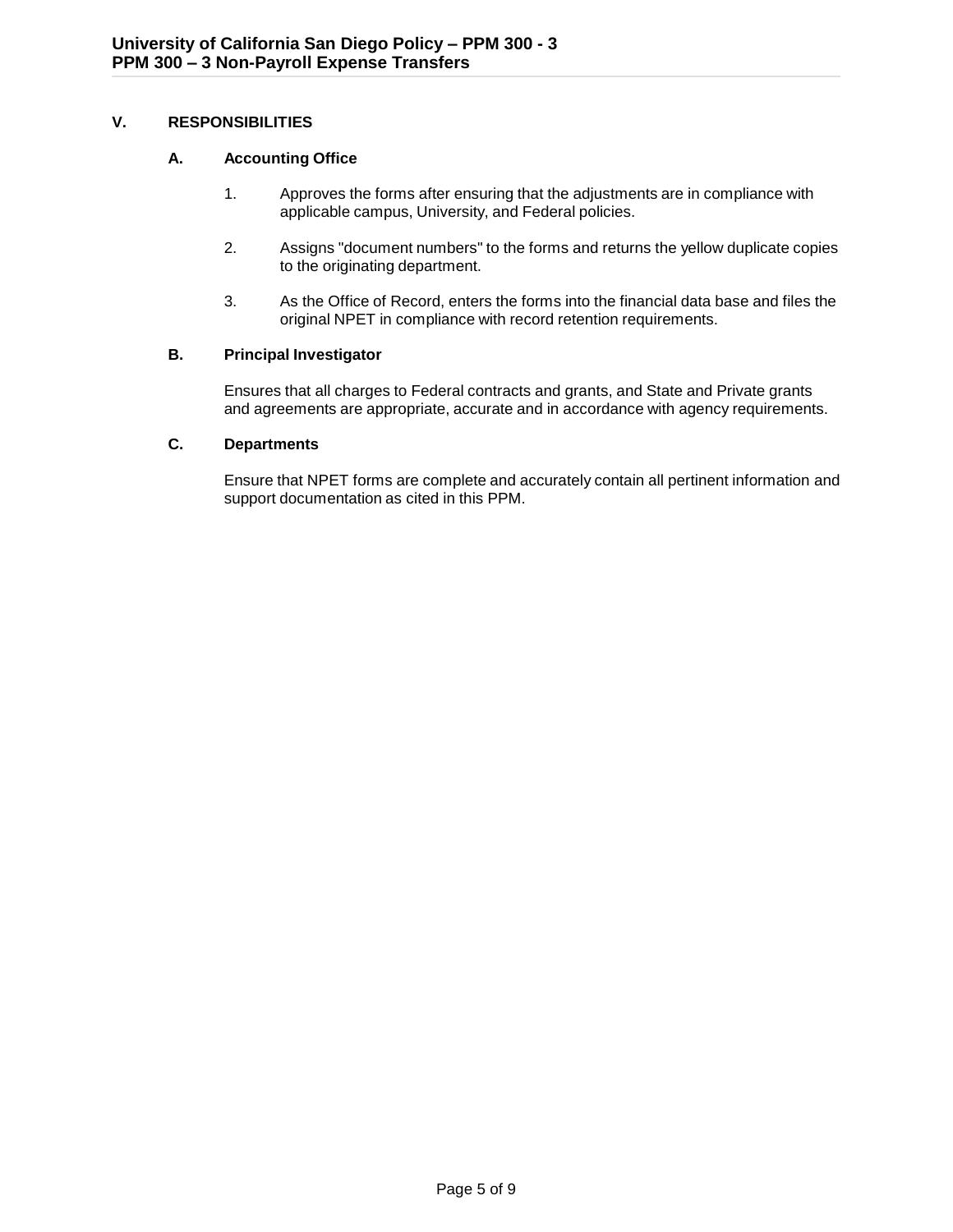

[Search](http://adminrecords.ucsd.edu/ppm/index.html) | [A–Z Index](http://adminrecords.ucsd.edu/ppm/ppmindex.html) | [Numerical Index](http://adminrecords.ucsd.edu/ppm/numerical.html) | [Classification Guide](http://adminrecords.ucsd.edu/ppm/alphabetical.html) | [What's New](http://adminrecords.ucsd.edu/ppm/whatsnew.html)

**ACCOUNTING PROCEDURES - GENERAL Section: 300-3 EXHIBIT A** Effective: 07/01/1991 Supersedes: 01/05/1976 350-3 Review Date: TBD Issuance Date: 07/01/1991 Issuing Office:Extramural Funds

*EXHIBIT A* Journal Type: Document #:

# **UCSD NON-PAYROLL EXPENDITURE TRANSFER**

University of California, San Diego (Preparation Instructions on next page)

Effective Date / / Page of

|                                              | <b>Organization Name</b> | Index | <b>Fund</b> | <b>Account</b> | <b>Transaction</b> |                    | Reference | <b>Debit</b> | <b>Credit</b> |
|----------------------------------------------|--------------------------|-------|-------------|----------------|--------------------|--------------------|-----------|--------------|---------------|
|                                              |                          | 7     | 6           | 6              | Document#          | <b>Ledger Date</b> | 10        | 17           | 17            |
|                                              |                          |       |             |                |                    |                    |           |              |               |
| $\overline{2}$                               |                          |       |             |                |                    |                    |           |              |               |
| 3                                            |                          |       |             |                |                    |                    |           |              |               |
| 4                                            |                          |       |             |                |                    |                    |           |              |               |
| 5                                            |                          |       |             |                |                    |                    |           |              |               |
| 6                                            |                          |       |             |                |                    |                    |           |              |               |
| $\overline{7}$                               |                          |       |             |                |                    |                    |           |              |               |
| 8                                            |                          |       |             |                |                    |                    |           |              |               |
| 9                                            |                          |       |             |                |                    |                    |           |              |               |
| 10                                           |                          |       |             |                |                    |                    |           |              |               |
| <b>TOTALS</b><br><b>EXPLANATION:</b>         |                          |       |             |                |                    |                    |           |              |               |
| <b>DOCUMENT TOTAL:</b><br>(Debits + Credits) |                          |       |             |                |                    |                    |           |              |               |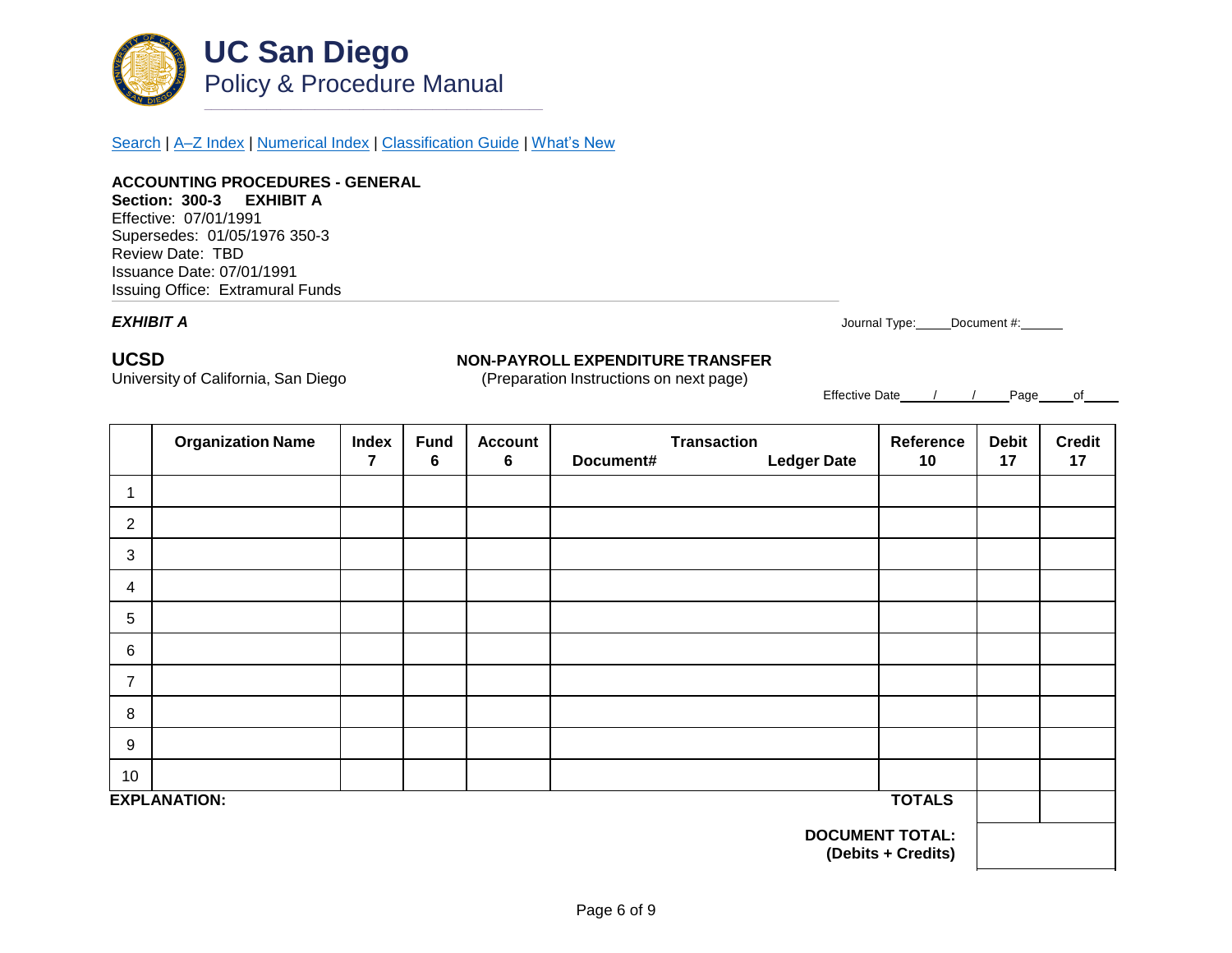| Prepared by:           |       |           | <b>Accounting Office Audit:</b> |                             |      |
|------------------------|-------|-----------|---------------------------------|-----------------------------|------|
|                        | Phone | Mail Code | Date                            |                             | Date |
| Departmental Approval: |       |           |                                 | Accounting Office Approval: |      |
|                        |       |           | Date                            |                             | Date |
| Departmental Approval: |       |           |                                 |                             |      |
|                        |       |           | Date                            |                             |      |
|                        |       |           |                                 |                             |      |

FO2047(7/91) Distribution: White--Accounting Yellow--Return to Department by Accounting Retention: 10 Years subject to Contract and Grant Requirements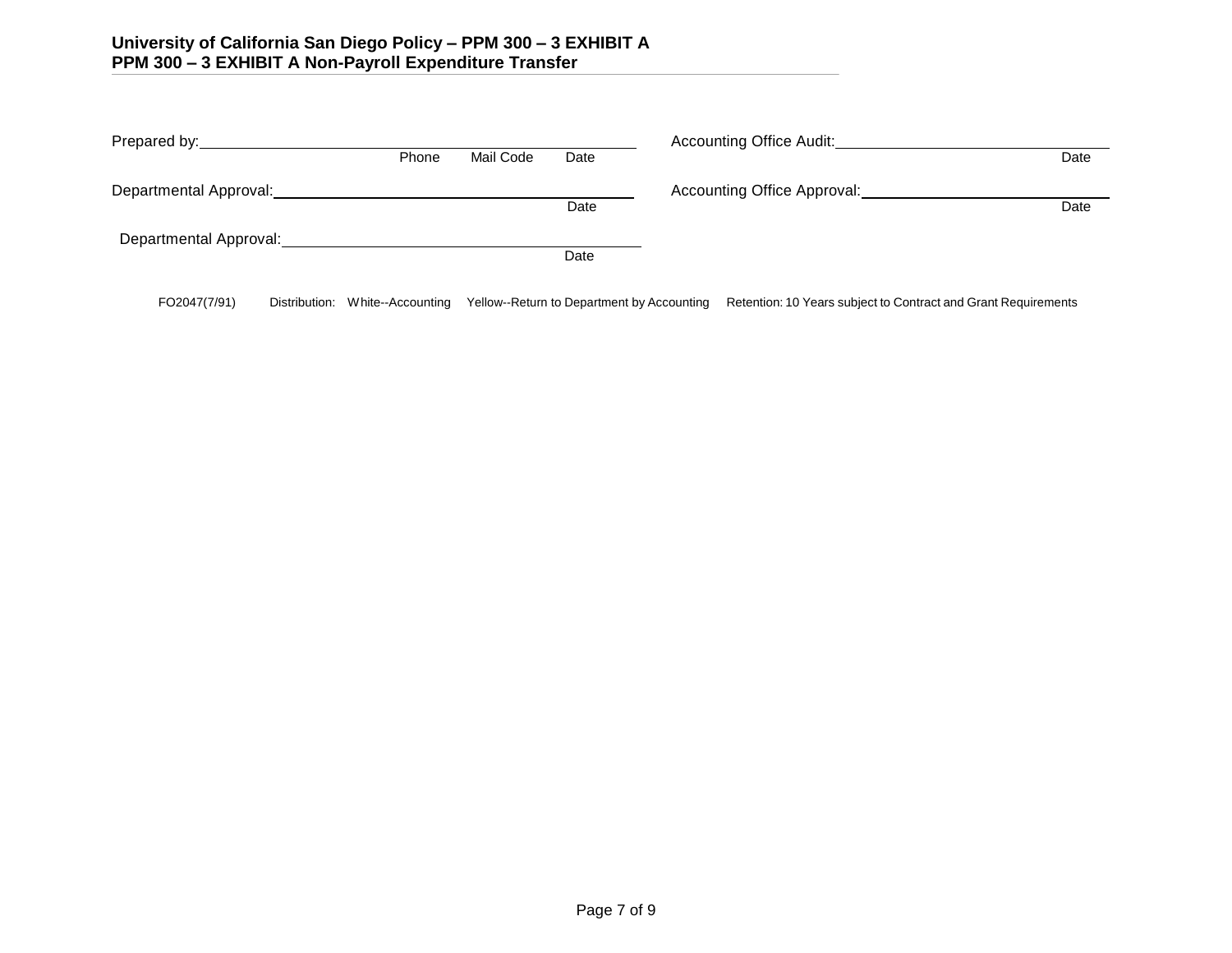### **NON-PAYROLL EXPENDITURE TRANSFER INSTRUCTIONS**

- 1. Use this form to transfer non-payroll charges between organizations and/or funds by Index code.
- 2. Each month the Accounting Office provides departments with an Operating Ledger, UGAP100, listing all charges to expenditure accounts. If incorrect recordings of non-payroll expenses are noted, transfers are to be reported by using this form. Each item of information requested on this form is available from the Operating Ledger report.
- 3. Departmental personnel must fill in the form completely with the information shown in the Operating Ledger report. The form can be either typed or handwritten in ink. It is important that information be entered within the spaces and with no overlapping.
- 4. A separate line on the form must be used for each line item on the Operating Ledger.
- 5. The reason for each line item of the expense transfer must be given for audit purposes.
	- A. FDP Transfers (between two Federal Demonstration Project awards)
		- 1. Include this statement: "To transfer costs to the FDP award(s) designated by the Principal Investigator (PI) for allocation of these expenditures." (If and NIH or ADAMHA award state the benefit to the debited award).
		- 2. Explain the untimeliness if past 120 days (four months from the Operating Ledger date).
		- 3. Attach copies of the operating Ledger showing the original expense.
	- B. Non-FDP Transfers
		- 1. Explain how the error in recording occurred.
		- 2. Explain the benefit to the debited award.
		- 3. Explain in the untimeliness if past 120 days (four months from the Operating Ledger date).
		- 4. Explain the method of proration (if used) among Index codes.
		- 5. Attach copies of supporting documentation (e.g. Purchase Order, invoice, recharge form, Operating Ledger) annotated to reflect correct Index code.
	- C. All other Funds
		- 1. Explain how error in recording occurred.
		- 2. Attach copies of supporting documentation annotated to reflect correct Index code.